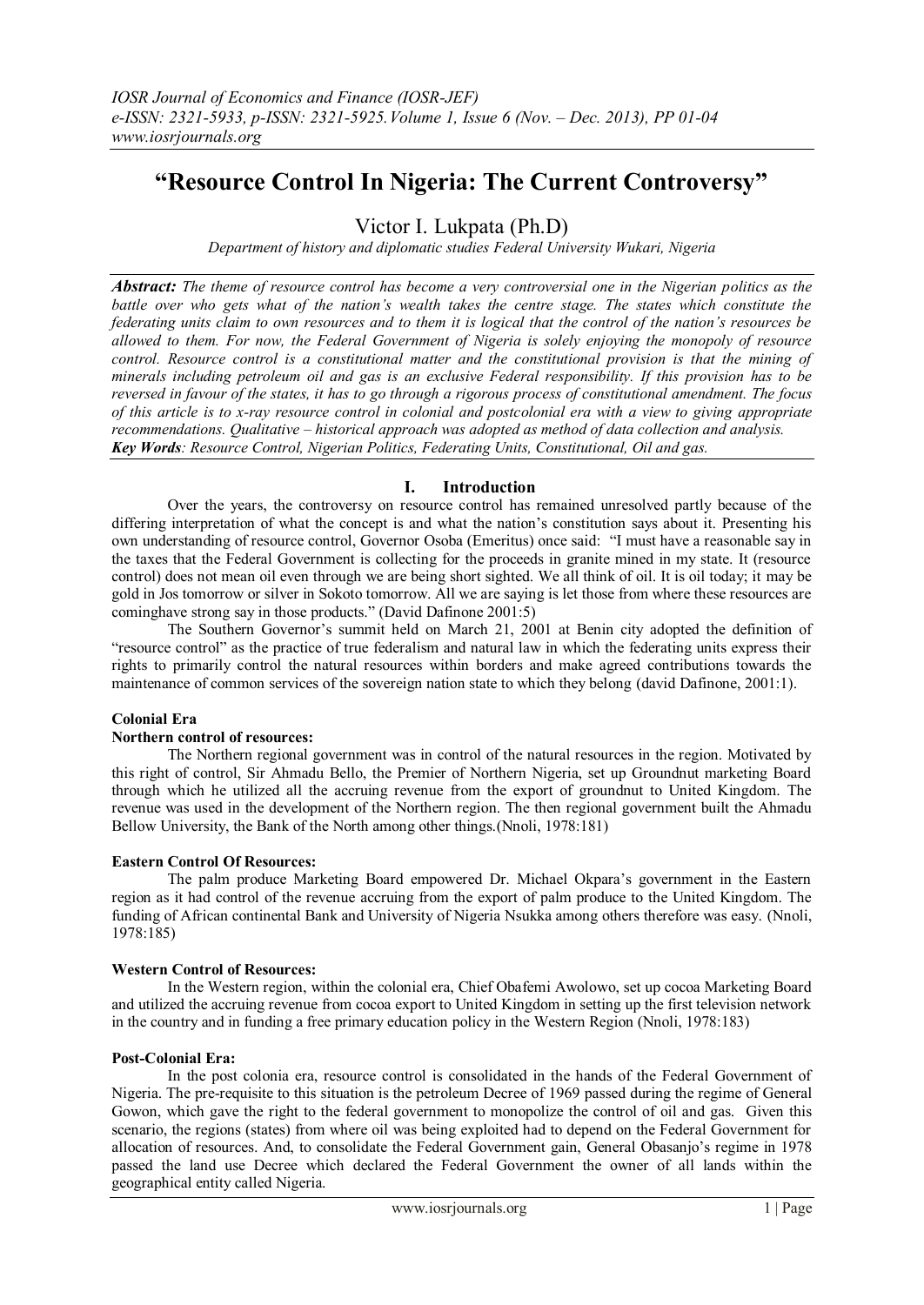Explaining the implication of the Land use Degree vis-à-vis the use of resource control and the national question. Dr. Chidi Amuta, a media consultant and public analyst said that:

**under the present arrangement a man builds his house on his ancestral land, but whatever minerals that lie underneath that house belong to the federal government while his continued right to the land on which his house stands is subject to the claims of the state government under the Land Use Degree. Illustrating further, Amuta said, the implication is that when the oil companies find oil under your hut, they sign an agreement with the** 

**federal government, go ahead and pull down your house, pay you a pittance and dispossess your environment and leave you in the dark ages of human civilization (David Dafinone, 2001:5)**

#### **Current Agitation**

Every state is rich in mineral and non-mineral resources. Therefore, every state should be allowed to wholly control its own resources while paying taxes to the federal government. This has been the clamour of the Niger-Delta region and a greater percentage of other Nigerians. The advantage of allowing the states to control the resource within their domain is that the states will be sufficiently empowered and caused to fast track development within their locations. Moreso, the scenario of over dependent on oil as a major foreign exchange earner will be reduced. Although, there is the tendency of breeding over bearing and corrupt state governors. However, the activities of the state governors could be curtailed through existing institutions such as independent and corrupt practices commission (ICPC), Economic and Financial Crime Commission (EFCC), relevant legislations and judicial processes among others. Below is a list showing distribution of solid minerals in Nigeria.

| Abia               | Glass sand, limestone, salt, shale, ball clay, galena, granite,<br>Marble, laterite, bentonite, phosphate, kaolin, pyrite, |
|--------------------|----------------------------------------------------------------------------------------------------------------------------|
|                    | feldspar, petroleum, lignite, gypsum, sphalerite, clay                                                                     |
| Adamawa            | Granite, clay, gypsum, limestone, uranium, kaolin, coal,                                                                   |
|                    | Trona, barite, salt, marble, magnesite, laterite                                                                           |
| Akwam Ibom         | Clay, glass sand, salt, silica sand, granite, coal, petroleum,                                                             |
|                    | Natural gas, petroleum, sand stone, kaolin, pyrite, lignite                                                                |
| Anambra            | Clay, iron stone, natural gas, petroleum, sand stone, kaolin,                                                              |
|                    | Pyrite, lignite.                                                                                                           |
| Bauchi             | Kaolin, trona, gypsum, cassiterite, mica, clay, tantalite,                                                                 |
|                    | Galena, iron ore, gemstone, sphalerites, silica, sand, barite,                                                             |
|                    | Columbite, tin, glass sand, salt, monazite, feldspar, graphite,                                                            |
|                    | Wolfram, coal, agate, tantalum, rutile, tungstem, copper,                                                                  |
|                    | Talc, ilmenite, zircon.                                                                                                    |
| Bayelsa            | Salt petroleum, natural gas, silica sand Bentonite, crude salt,                                                            |
|                    | Petroleum, limestone, glass sand                                                                                           |
| Benue              | Gemstone, barites, feldspar, marble, mica, silica sand,                                                                    |
|                    | quartz, galena, lead, zince ore, silica sand, clay, coal,                                                                  |
|                    | gypsum, kaolin, anhydrite, calcium, sulphate, brick clay,                                                                  |
|                    | crushed and dimension stone, fluorspar, wolframite,                                                                        |
|                    | bauxite, shale, magnetite, ilmenite, brenite                                                                               |
| <b>Borno</b>       | Silica sand, natural salt, sapphire, topaz, mica, quartz,                                                                  |
|                    | Gypsum, uranium, iron ore, magnesite, feldspar, granite,                                                                   |
|                    | aquamarine, nepheline, limestone, kaolin, bentonite,                                                                       |
|                    | laterite clay, refractory clay, trona, gold, tin, potash.                                                                  |
| <b>Cross River</b> | Salt, limestone, coal, manganese, mica, ilmenite, gold,                                                                    |
|                    | quartz, glass sand, tourmaline, petroleum, natural gas,                                                                    |
|                    | kaolin, tin ore, mica, sharp sand, clay, spring water, salt                                                                |
|                    | desposits, talc, granite, galena, lead zinc, tin ore, goethite,                                                            |
|                    | muscovite, uranium, barites.                                                                                               |
| Delta              | kaolin, lateritic clay, gravel, silica sand, nautral gas,                                                                  |
|                    | Petroleum, ball clay, bauxite, granite, river sand, clay,                                                                  |
|                    |                                                                                                                            |

#### **Distribution of Solid Minerals In Nigeria State Mineral Resources**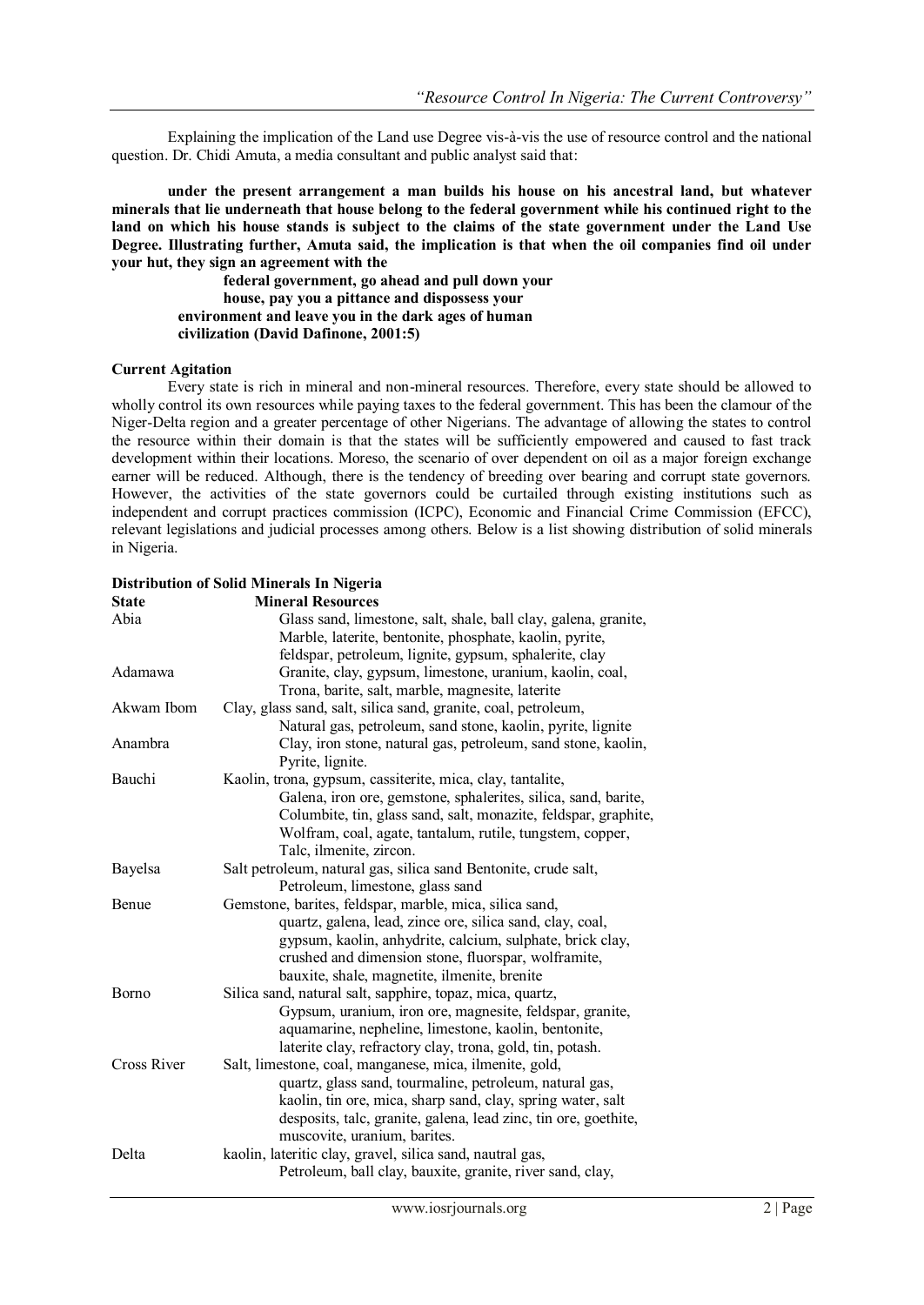|               | Spring water.                                                                                                            |
|---------------|--------------------------------------------------------------------------------------------------------------------------|
| Ebonyi        | Lead/Zinc ore, salt, limestone, ball clay, refractory clay,                                                              |
|               | Gypsum, granite                                                                                                          |
| Edo           | chamockite, copper, gold, marble, granite, gypsum,                                                                       |
|               | Petroleum, diorite, lignite, limestone, ceramic clay                                                                     |
| Ekiti         | Clay, chamockite, quartzite, lignite, limestone, granite,                                                                |
|               | gemstone, bauxite, cassiterite, columbite, tantalite,                                                                    |
|               | feldspar, kaolin                                                                                                         |
| Imo           | Crude oil, natural gas, kaolin, laterite sand limestone, salt                                                            |
|               | Marble.                                                                                                                  |
| Jigawa        | Glass sand, granite, laterite clay, silica, kaolin, iron ore                                                             |
|               | quartz, potash, talc, limestone.                                                                                         |
| Kaduna        | Muscovite, granite, gold, manganese, clay, graphite, sand,                                                               |
| Kano          | Zircon, kyanite, tin ore, ilmenite, gemstone, columbite.                                                                 |
|               | Clay, laterite, cassiterite, columbite, ilmenite, galena,<br>Phyrochlorite, kaolin, gemstone, silica, tin ore, monazite, |
|               | Wolframite, thorium, granite, hyalite, kaolin, beryl,                                                                    |
|               | amethyst, gold                                                                                                           |
| Katsina       | Gold, Manganese, lateritic clay, feldspar, black tourmaline,                                                             |
|               | amethyst, quartz, kaolin, mica, gypsum, silimanite, clay,.                                                               |
|               | granite sand, uranium, asbestos, tourmaline, serpentine                                                                  |
|               | (chresolite asbestos), chromites, ilmenite, diamond, grapite,                                                            |
|               | Iron ore, potash, silica sand                                                                                            |
| Kebbi         | Salt, iron ore, gold, feldspar, limestone, quartz bauxitic                                                               |
|               | Clay, manganese, kaolin, mica                                                                                            |
| Kogi          | Clay, iron ore, gemstone, marble, limestone, feldspar,                                                                   |
|               | dolomite, phosphate, mica, cassisterite, granite, omamental                                                              |
|               | stone, coal, kaolin                                                                                                      |
| Kwara         | clay, kaolin, silica sand, quartz, dolomite, marble, feldspar,                                                           |
|               | Gold, tantalite, cassiterite, granite, limestone                                                                         |
| Lagos         | Silica sand, bitumen, sharp sand, gravel, petroleum, laterite                                                            |
| Nassarawa     | Cassiterite, gemstone, amedthyst, beryl, chrysolite, emerald,                                                            |
|               | Gamet, sapphire, topaz, barites, galena, monazite, zircon,                                                               |
|               | glass sand, coal                                                                                                         |
| Niger         | Ball clay, kaolin, limestone, granite, glass sand, iron ore,                                                             |
|               | red clay, feldspar, gold, graphite, cyanite, silica sand, quartz                                                         |
|               | asbestos, marble, talc, gemstone<br>Kalin, feldspar, silica sand, mica, granite, clay, phosphate,                        |
| Ogun          | Gypsum, limestone, quartz, tar sand                                                                                      |
| Ondo          | Marble, gold gemstone, clay, diorite, lignite                                                                            |
| Osun          | Clay, granite, talc, dolomite, limenite, feldspar, quartz,                                                               |
|               | Limestone, mica, clay                                                                                                    |
| Oyo           | Clay, feldspar, granite, ilmenite, iron ore, kaolin, quartz,                                                             |
|               | talc, marble, dolomite, tourmaline, aquamarine, amethyst                                                                 |
| Plateau       | Monazite, columbite, feldspar, clay, cassiterite, gemstone,                                                              |
|               | Kaolin, dolomite, mica, zircon, marble, ilmenite, barites,                                                               |
|               | quartz, talc, galena                                                                                                     |
| Rivers        | Petroleum, natural gas, silica sand, glass sand, clay                                                                    |
| Sokoto        | Silica sand, clay, salt, limestone, phosphate, gypsum,                                                                   |
|               | Kaolin, laterite, potash, granite                                                                                        |
| Enugu         | Lateritic clay, crude oil, kaolinitic clay, ball clay, iron-                                                             |
|               | ore, glass sand, petroleum, gypsum, coal, silica sand,                                                                   |
|               | ceramic clay                                                                                                             |
| $FCT - Abuja$ | Kaolin, limestone, granite, marble, feldspar, mica, dolomite,                                                            |
|               | Clay, sand, talc                                                                                                         |
| Gombe         | Graphite, kaolin, limestone, silica sand, uranium, coal,                                                                 |
| Taraba        | halites, clay, gypsum, diatomite, granite<br>Fluospar, gamet, tourmaline, sapphire, zircon, tantalite,                   |
|               | columbite, cassiterite, barite, galena, gypsum, limestone,                                                               |
|               |                                                                                                                          |